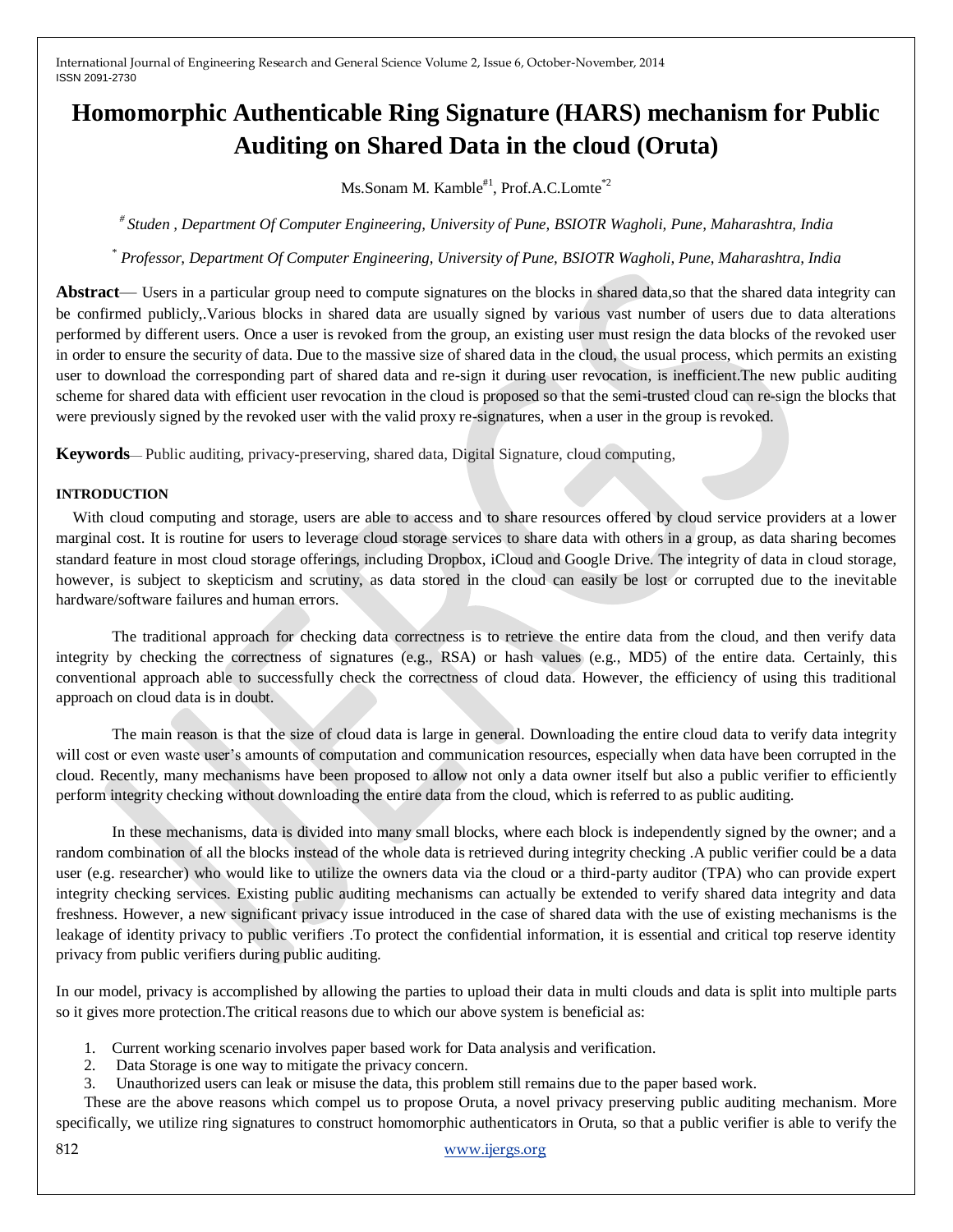integrity of shared data without retrieving the entire data while the identity of the signer on each block in shared data is kept private from the public verifier. In addition, extend this mechanism to support batch auditing, which can perform multiple auditing tasks simultaneously and improve the efficiency of verification for multiple auditing tasks. Mean while, Oruta is compatible with random masking; *Oruta* stands for *One Ring to Rule Them All*.

For the first time data inserting the Encryption service generate encryption key and this key is stored separately on Key Storage area, and encrypted data is stored on the cloud storage area.In decryption process when the user request for the data, then key and data are collected at the Decryption service but the service will not immediately decrypt the data, until and unless user insert the OTP sent on his mail. When user will enter this OTP correctly then the data is decrypted by Decryption service and data is provided to the user. Some researchers have suggested that user data stored on a Service- provider's equipment must be encrypted. Encrypting data prior to storage is a common method of data protection, and service providers may be able to build firewalls to ensure that the decryption keys associated with encrypted user data are not disclosed to outsiders. However, if the decryption key and the encrypted data are held by the same service provider, it raises the possibility that high-level administrators within the service provider would have access to both the decryption key and the encrypted data, thus presenting a risk for the unauthorized disclosure of the user data.Existing methods for protecting data stored in cloud environment are user authentication, building secure channel for transmission of data. For this procedure they use various Cryptographic as well as Security based algorithm such as AES (Advance Encryption Standard), DES (Data Encryption Algorithm), Triple DES, RSA algorithm with digital signature.

We know that there is a method to build trusted computing environment for cloud computing system by integrating a trusted computing platform into the security of cloud computing system.System in which a cloud computing system is combined with trusted computing platform with trusted platform module that consists of some important security services, including authentication, confidentiality and integrity, are provided in cloud computing system. This tends to provide extra level of security. In their proposed model the Encryption-Decryption service will only the encrypt the data and this encrypted data is send to cloud storage and then original data is deleted from Encryption-Decryption service.The need of our system to overcome the flaws and include some of the above advantages has led to the implementation of our proposed algorithm.

#### **LITERATURE SURVEY**

For some years, tools for defending against hackers have been in the form of software to be installed on each device being protected or appliances deployed on-premise. However, to be effective, such protection needs to be constantly updated. Common methods for ensuringsecurity of data in cloud consist of data encryption (cryptographic process) before storage, authentication process before storage or retrieval and constructing secure channels for data transmission. The protection methods find their routes in cryptographic algorithms and digital signature techniques.

The cryptographic algorithms are classified into two categories: symmetric and asymmetric algorithms. Symmetric algorithm uses a single key known as secret key both for encryption and decryption process whereas asymmetric algorithm uses two keys; one is the public key made available publically and the other one is the private key, which is kept secret used to decrypt the data. Breaking the private key is rarely possible even if the corresponding public key is known well in advance. Examples of symmetric algorithm comprise of Data encryption standard (DES), International data encryption algorithm (IDEA), advanced encryption standard (AES) on the other hand asymmetric key algorithm include RSA algorithm.Asymmetric algorithms are best suited for real world use and provides undeniable advantages in terms of functionality whereas symmetric algorithms is ideally suited for security applications like remote authentication for restricted websites which do not require full-fledged asymmetric set up.The use of passwords for authentication process is popular among the users but the transmission of messages containing password may be vulnerable to illegal recording by the hackers hence posing a security breach in the system. Some more advanced authentication techniques may employ the concept of single-usage-password where the system may generate challenge token expecting the user to respond with an encrypted message using his secret key which converts the password to some derived value enabling.

While using the cryptographic techniques for ensuring data security care should be taken for storing encryption and decryption keys. Rigorous methods should be adopted to prevent insiders and privileged user from gaining access to the encrypted data and decryption key simultaneously. Thus, the importance of SLAs is recognized in this context. The policies responsible for user data protection must be clearly mentioned in the provider's contract. After reviewing the data security requirements following recommendations have been included in multiparty SLA suggested at the end to ensure data security in cloud: 1. Encrypted data and decryption key must not be stored at the same place

813 www.ijergs.org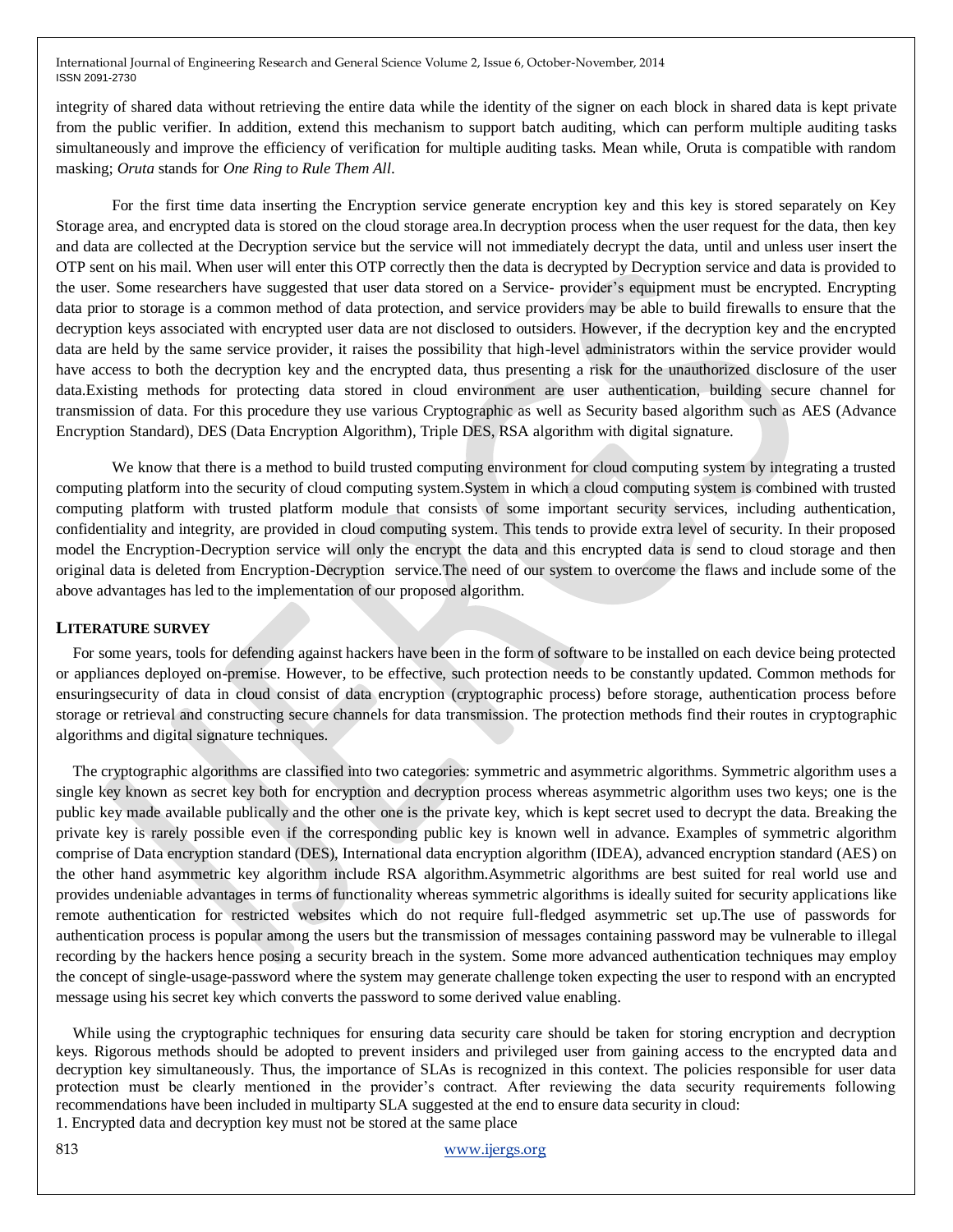- 2. Access control techniques should be applicable for malicious insiders and privileged users
- 3. Independent audits must be conducted to access the effectiveness of techniques employed for data storage
- 4. Service providers must abide the ethics and legal laws and should be responsible for discrepancies if any
- 5. Backup and reset methods against system crash and failures.

In many applications, it is desirable to work with signatures that are both short and yet where many messages from different signers are verified very quickly. RSA signatures satisfy the latter condition, but are generally thousands of bits in length. Recent developments in pairing based cryptography produced a number of short signatures which provide equivalent security in a fraction of the space. Unfortunately, verifying these signatures is computationally intensive due to the expensive pairing operation. In an attempt to simultaneously achieve short and fast signatures, it was proved how to batch verify two pairing-based schemes so that the total number of pairings was independent of the number of signatures to verify. On the theoretical side, we introduce new batch verifiers for a wide variety of regular, identity based, group, ring and aggregate signature schemes. Our goal is to test whether batching is practical; that is, whether the benefits of removing pairings significantly outweigh the cost of the additional operations required for batching, such as group membership testing, randomness generation, and additional modular exponentiations and multiplications.

#### **MATERIAL AND METHODS**

Users are able to access and to share resources offered by cloud service providers at a lower marginal cost. It is routine for users to leverage cloud storage services to share data with others in a group, as data sharing becomes standard feature in most cloud storage offerings, including Dropbox, iCloud and Google Drive. The integrity of data in cloud storage, however, is subject to skepticism and scrutiny, as data stored in the cloud can easily be lost or Corrupted due to the inevitable hardware/software failures and human errors. The traditional approach for checking data correctness is to retrieve the entire data from the cloud, and then verify data integrity by checking the correctness of signatures (e.g., RSA) or hash values (e.g., MD5) of the entire data. Certainly, this conventional approach ableto successfully check the correctness of cloud data. However, the efficiency of using this traditional approach on cloud data is in doubt.



Figure 1: System Arichitecture

The main reason is that the size of cloud data is large in general. Downloading the entire cloud data to verify data integrity will cost or even waste users' amounts of computation and communication resources, especially when data have been corrupted in the cloud. Recently, many mechanisms have been proposed to allow not only a data owner itself but also a public verifier to efficiently perform integrity checking without downloading the entire data from the cloud, which is referred to as public auditing . In these mechanisms, data is divided into many small blocks, where each block is independently signed by the owner; and a random combination of all the blocks instead of the whole data is retrieved during integrity checking .A public verifier could be a data user (e.g. researcher) who would like to utilize the owners data via the cloud or a third-party auditor (TPA) who can provide expert integrity checking services. Existing public auditing mechanisms can actually be extended to verify shared data integrity and data freshness. However, a new significant privacy issue introduced in the case of shared data with the use of existing mechanisms is the leakage of identity privacy to public verifiers .To protect the confidential information, it is essential and critical top reserve identity privacy from public verifiers during public auditing.

#### 814 www.ijergs.org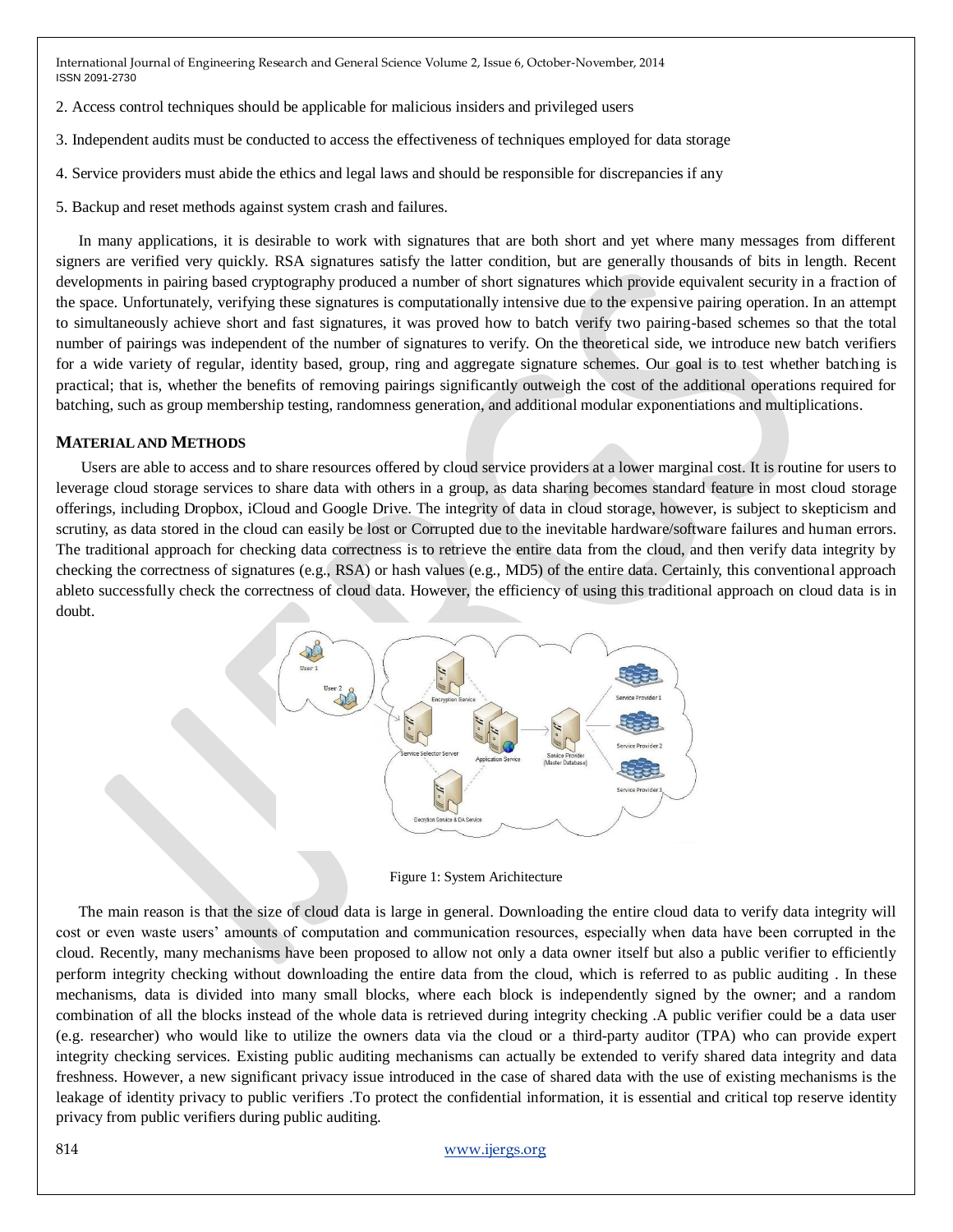To solve the above privacy issue on shared data, we propose Oruta, a novel privacy preserving public auditing mechanism. More specifically, we utilize ring signatures to construct homomorphic authenticators in Oruta, so that a public verifier is able to verify the integrity of shared data without retrieving the entire data while the identity of the signer on each block in shared data is kept private from the public verifier. In addition, extend this mechanism to support batch auditing, which can perform multiple auditing tasks simultaneously and improve the efficiency of verification for multiple auditing tasks.

In the idea of cloud computing the user of cloud outsources its data on to the cloud, and then the third party auditor is going to check authorization of that user to access the cloud.In cloud if it is found that the unauthorized user is trying to access data of any other authorized user then the third party comes in picture, the third party auditor gives the notification to the authorized user that some unauthorized user is trying to access its private data. The concept of cloud computing represents a shift in thought, in those end users need not know the details of a specific technology. The service is fully managed by the provider. This on demand service can be provided at cloud service providers are making a substantial effort to secure their systems, in order to minimize the threats ofinsider attacks, and reinforce the confidence of customers. In the cloud scenario if third party auditor itself get hacked then the authorized will not receive any notification of unauthorized access of its data. So in the propose method the service will eliminates the third party auditor.

## **DESIGN PROCESS**

Some of the features those are included in our design feature are as follows:

## **1. Ring Signatures:**

The concept of ring signatures is first proposed by Rivest et al. in 2001. With ring signatures, a verifier is convinced that a signature is computed using one of group members private keys, but the verifier is not able to determine which one. This property can be used to preserve the identity of the signer from a verifier. The ring signature scheme introduced by Boneh et al. (Referred to as BGLS in this paper) is constructed on bilinear maps.We will extend this ring signature scheme to construct our public auditing mechanism.

## **2. Integrity Threats:**

Two kinds of threats related to the integrity of shared data are possible. First, an adversary may try to corrupt the integrity of shared data and prevent users from using data correctly. Second, the cloud service provider may inadvertently corrupt (or even remove) data in its storage due to hardware failures and human errors. Making matters worse, in order to avoid jeopardizing its reputation, the cloud server provider may be reluctant to inform users about such corruption of data.

## **3. Privacy Threats:**

The identity of the signer on each block in shared data is private and confidential to the group. During the process of auditing, a semitrusted TPA, who is only responsible for auditing the integrity of shared data, may try to reveal the identity of the signer on each block in shared data based on verification information. Once the TPA reveals the identity of the signer on each block, it can easily distinguish a high-value target (a particular user in the group or a special block in shared data).

## **OBSERVATIONS**

The obserations of our proposed system led to the happening of the results mentioned below:

1. Encrypted data and key are stored separately on different storage media.

2. Before decrypting the data the user have to enter OTP which is sent on his mail and combination of OTP, key and encrypted data are used to generate original data.

3. For accessing the data the user is restricted in read only mode and for insert, modify and delete the notification is sent to admin.

4. After encryption or decryption the original data is deleted.

5. For securing the Account and Service Hijacking, we are eliminating the TPA. The work of TPA will be done by admin and our proposed system.